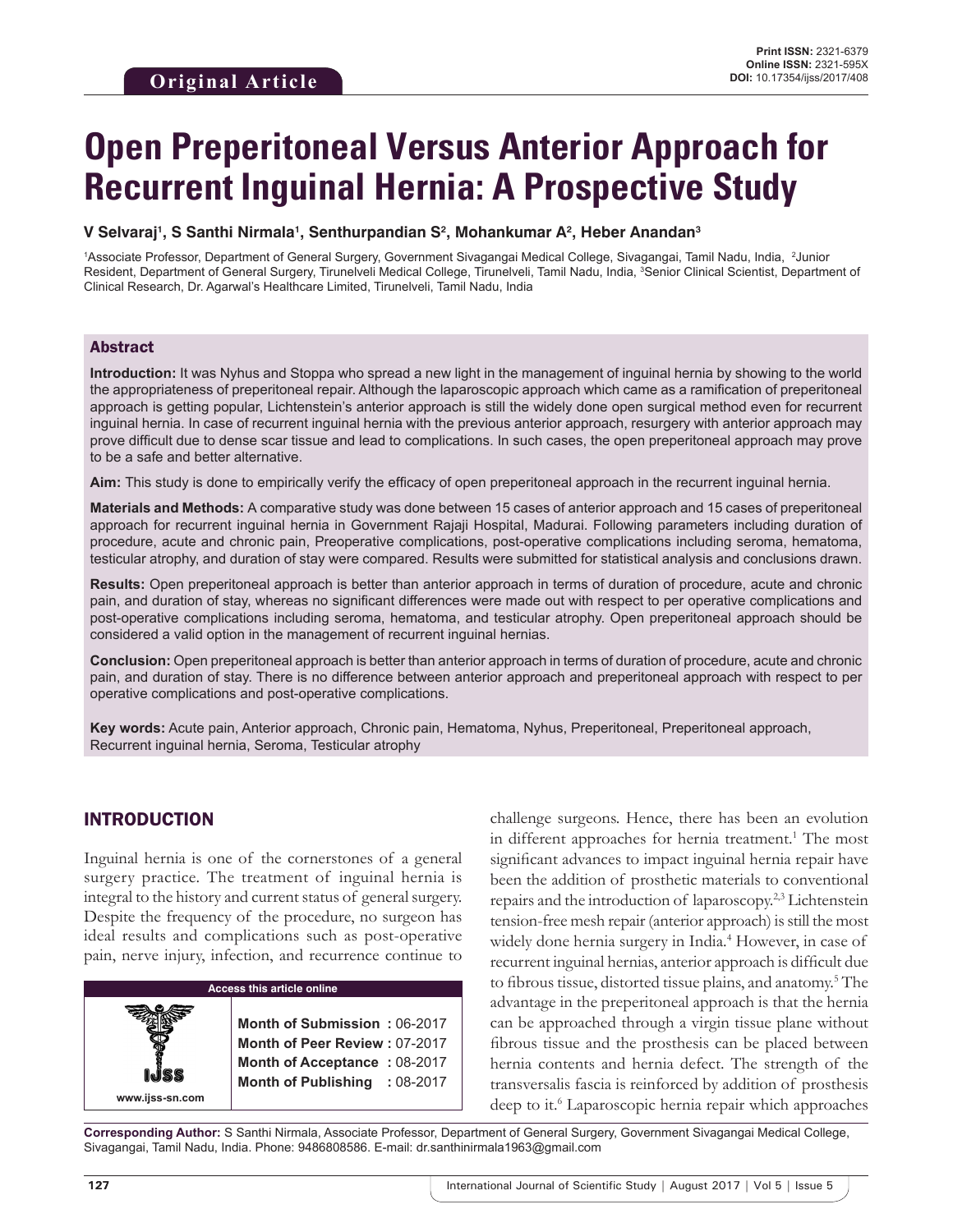the hernia through a preperitoneal approach is increasingly becoming popular, but it has the disadvantage of having a long learning curve, where dissection becomes demanding in case of large hernias and also high cost associated with the procedure. Transinguinal open preperitoneal approach avoids all the above disadvantages while retaining the advantages of preperitoneal mesh repair.

### **Aim**

This study is done to empirically verify the efficacy of open preperitoneal approach in recurrent inguinal hernia.

## MATERIALS AND METHODS

This comparative study was conducted in the Department of General Surgery in Government Rajaji Hospital, Madurai, on the management of recurrent inguinal hernias. A total of 30 cases of recurrent inguinal hernia were included in the study. Patients were allotted for either anterior approach or preperitoneal approach of surgery randomly. Inclusion criteria: Diagnosis of uncomplicated recurrent inguinal hernia, recurrent inguinal hernia with the previous hernioplasty, age >13 years, fit for surgery, and non-diabetic patients were included in the study. Exclusion criteria: Cases or recurrent inguinal hernia with primary inguinal hernia, recurrent inguinal hernia with previous herniorrhaphy, other hernias of anterior abdominal wall, previous preperitoneal/laparoscopic hernia repair, unfit for anesthesia (cardiac disease and chronic obstructive pulmonary disease), unwilling candidates who were reluctant to oblige for the study, complicated hernia (nonreducible, incarcerated inguinal hernia, and strangulated hernia), diabetic and immunosuppressed patients, and patients who have undergone prior pelvic lymph node resection or groin irradiation or open prostatectomy were excluded from the study. The data collected by clinical history and physical examination. All patients underwent routine laboratory investigations and special investigations (ultrasound).

## RESULTS

Thirty patients were underwent procedure, 15 in each group. Age distribution among those who underwent anterior approach and preperitoneal approach was almost equal (Table 1).

The duration of procedure was significantly low in preperitoneal group with 12 surgeries taking 40-50 min for complete procedure. In case of anterior group, none of the surgeries was completed within 50 min, and 6 surgeries took more than 60 min for complete procedure. The mean duration of procedure for preperitoneal approach was 48.6 min compared to anterior approach which was 60.47 min with a statistically significant at  $P < 0.0001$ (Table 2).

Acute pain recorded by visual pain analog scale on the 2<sup>nd</sup> post-operative day (POD) for preperitoneal approach ranged from 20 to 42 mm with a mean of 31.7 mm. Seven patients had pain <30 mm, and only two patients had pain more than 40 mm. Acute pain in anterior approach group ranged from 30 to 48 mm with a mean of 40.7 mm. Only two patients in the anterior group had pain <30 mm. The difference was statistically significant at  $P = 0.001$  (Table 3).

Two patients in preperitoneal approach group had chronic pain compared to four patients in anterior approach group. However, the difference was not statistically significant at  $P = 0.955$  (Table 4).

#### **Table 1: Age distribution Age distribution Anterior approach Preperitoneal approach**  $\leq 40$  0 1 41-50 3 4 51-60 10 2 61-70 1 7  $>70$  1 1 Total 15 15 Mean 57.1±9.22 58.3±11.06 *P* value 0.749

#### **Table 2: Duration of procedure**

| Duration of procedure (min) | <b>Anterior</b> | <b>Preperitoneal</b> |
|-----------------------------|-----------------|----------------------|
| $40 - 50$                   |                 | 12                   |
| $51 - 60$                   | 9               | 2                    |
| >60                         | 6               |                      |
| Total                       | 15              | 15                   |
| Mean                        | 60.47±8.19      | 48.6±6.57            |
| $P$ value                   | < 0.0001        |                      |

#### **Table 3: Acute pain (mm)**

| <b>Anterior</b> | <b>Preperitoneal</b> |
|-----------------|----------------------|
|                 |                      |
| 5               | 6                    |
| 8               |                      |
| 15              | 15                   |
| $40.4 \pm 5.62$ | 31.67±7.34           |
| 0.001           |                      |
|                 |                      |

POD: Post-operative day

| Table 4: Chronic pain (>30 days) |                 |                      |  |
|----------------------------------|-----------------|----------------------|--|
| Chronic pain (>30 days)          | <b>Anterior</b> | <b>Preperitoneal</b> |  |
| Yes                              |                 |                      |  |
| No.                              | 11              | 13                   |  |
| P value                          | 0.955           |                      |  |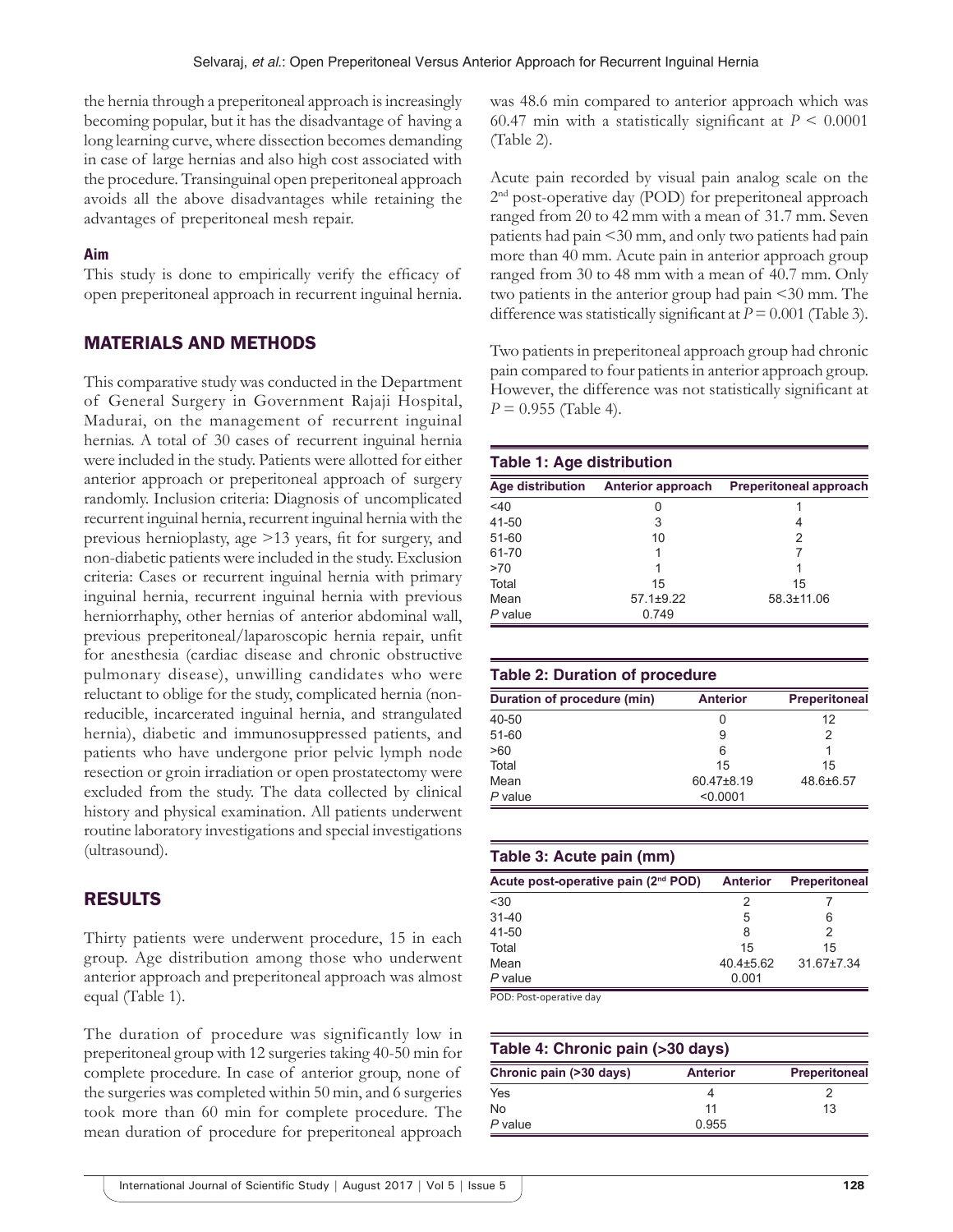One case in preperitoneal approach and one case in anterior approach had an incidence of hematoma in immediate post-operative period (Table 5). There are no pre-operative complications in both groups.

One case had an incidence of seroma in preperitoneal group, whereas three cases had an incidence of seroma in anterior group. However, the difference was not statistically significant (Table 6).

Table 7 shows that the testicular atrophy mean duration of stay for preperitoneal group was 4.06 days compared to anterior approach group with 5.47 days with a statistically significant at  $P = 0.004$  (Table 7). There was no evidence of testicular atrophy in both anterior and preperitoneal groups.

## **DISCUSSION**

Recurrent inguinal hernia occurs mainly due to preoperative patient status such as cough and benign prostatic hyperplasia, defective collagen biology, poor surgical technique, and post-operative causes such as wound infection. In words of Schumpelick *et al.*,<sup>7</sup> "whereas" recurrent and incisional hernias following suture repair are most likely caused by a defective biology, nevertheless, the recurrence following mesh repair may be regarded as a technical fault, at least in theory." Whatever be the cause of recurrence, surgical technique and methodology are very important in the surgical management of recurrent inguinal hernia. In this study comparing methodology, anterior approach and preperitoneal approach for recurrent inguinal hernia were compared. The results when compared

| Table 5: Post-operative hematoma |                 |                      |  |
|----------------------------------|-----------------|----------------------|--|
| Post-operative hematoma          | <b>Anterior</b> | <b>Preperitoneal</b> |  |
| Yes                              |                 |                      |  |
| No                               | 14              | 14                   |  |

| Table 6: Post-operative seroma |                 |                      |  |
|--------------------------------|-----------------|----------------------|--|
| Post-operative seroma          | <b>Anterior</b> | <b>Preperitoneal</b> |  |
| Yes                            | 3               |                      |  |
| No.                            | 12              | 15                   |  |
| $P$ value                      | 0.594           |                      |  |

| <b>Table 7: Duration of stay</b> |                 |                      |  |
|----------------------------------|-----------------|----------------------|--|
| <b>Duration of stay</b>          | <b>Anterior</b> | <b>Preperitoneal</b> |  |
| <5 days                          |                 | 13                   |  |
| >5 days                          | 8               | 2                    |  |
| Total                            | 15              | 15                   |  |
| Mean duration                    | $5.47 \pm 1.36$ | $4.06 \pm 1.03$      |  |
| P value                          | 0.004           |                      |  |

with the previous published studies show similarities in many aspects and differ in some aspects. As old age is one of the factors causing increased surgical complications in inguinal hernia surgery, the age difference in the two groups was submitted for statistical analysis and found to be not significant. The mean age between the two groups proved to be almost equal. The mean duration of surgery for preperitoneal approach was 48.6 min when compared with the study of Karatepe et al.<sup>6</sup> with 44.56 min. Saber et al.,<sup>8</sup> in their studies, showed preperitoneal approach to have less operative duration compared to anterior approach (71.6 vs. 94.7 min). These values, when compared with the mean duration of surgery for anterior approach in our study (60.47 min), show preperitoneal approach to be better than anterior approach in terms of duration of procedure. No pre-operative complications such as vessel injury, bowel injury, and bladder injury were recorded in our study. However, Ray *et al.*<sup>9</sup> report one case (2.7%) of vessel injury during preperitoneal approach in their studies. Karatepe *et al.*<sup>6</sup> and Kurzer *et al.*<sup>10</sup> reported no cases of pre-operative complications during preperitoneal approach in their studies. From these observations, it can be safely concluded that preperitoneal approach is safe in terms of pre-operative complications. Pain recorded on second POD by visual analog scale was taken as acute pain in our study. Acute pain was significantly lower in preperitoneal group compared to anterior approach group (mean 31.7 vs. 40.4 mm). Willaert *et al*. 11 also reported similar conclusion in their meta-analysis. Preperitoneal approach is similar to anterior approach in terms of reducing postoperative acute pain. Pain recorded after 30<sup>th</sup> POD is taken as chronic pain in our study. Four patients in anterior approach group and two patients in preperitoneal group showed chronic pain in our study, but the difference was statistically insignificant. Li *et al.*,<sup>12</sup> in their study, came to similar conclusion. However, this conclusion differed from many previous studies reporting gross difference in chronic pain with reduced pain reported in preperitoneal approach. These studies include Koning *et al.*,<sup>13</sup> Ray *et al.*,<sup>9</sup> Saber *et al.*,<sup>8</sup> and Willaert *et al*. 11 This study failed to demonstrate the statistically significant difference in terms of chronic pain between anterior and preperitoneal group. No statistically significant difference was made out between anterior and preperitoneal group with respect to hematoma, seroma, and testicular atrophy, though there was more incidence of seroma in anterior group (3 cases vs. 1 case). Except Saber *et al.*<sup>8</sup> who reported 5 cases of testicular atrophy in anterior approach group, several other studies including Ray *et al.*,<sup>9</sup> Li *et al.*,<sup>12</sup> and Karatepe *et al.*<sup>6</sup> came to similar conclusions. Like Farooq *et al.*<sup>14</sup> and Kurzer *et al.*,<sup>10</sup> this study reports preperitoneal approach to be safe in terms of post-operative complications. Duration of stay was significantly low in preperitoneal group compared to anterior approach group (4.06 vs. 5.47 days). The mean